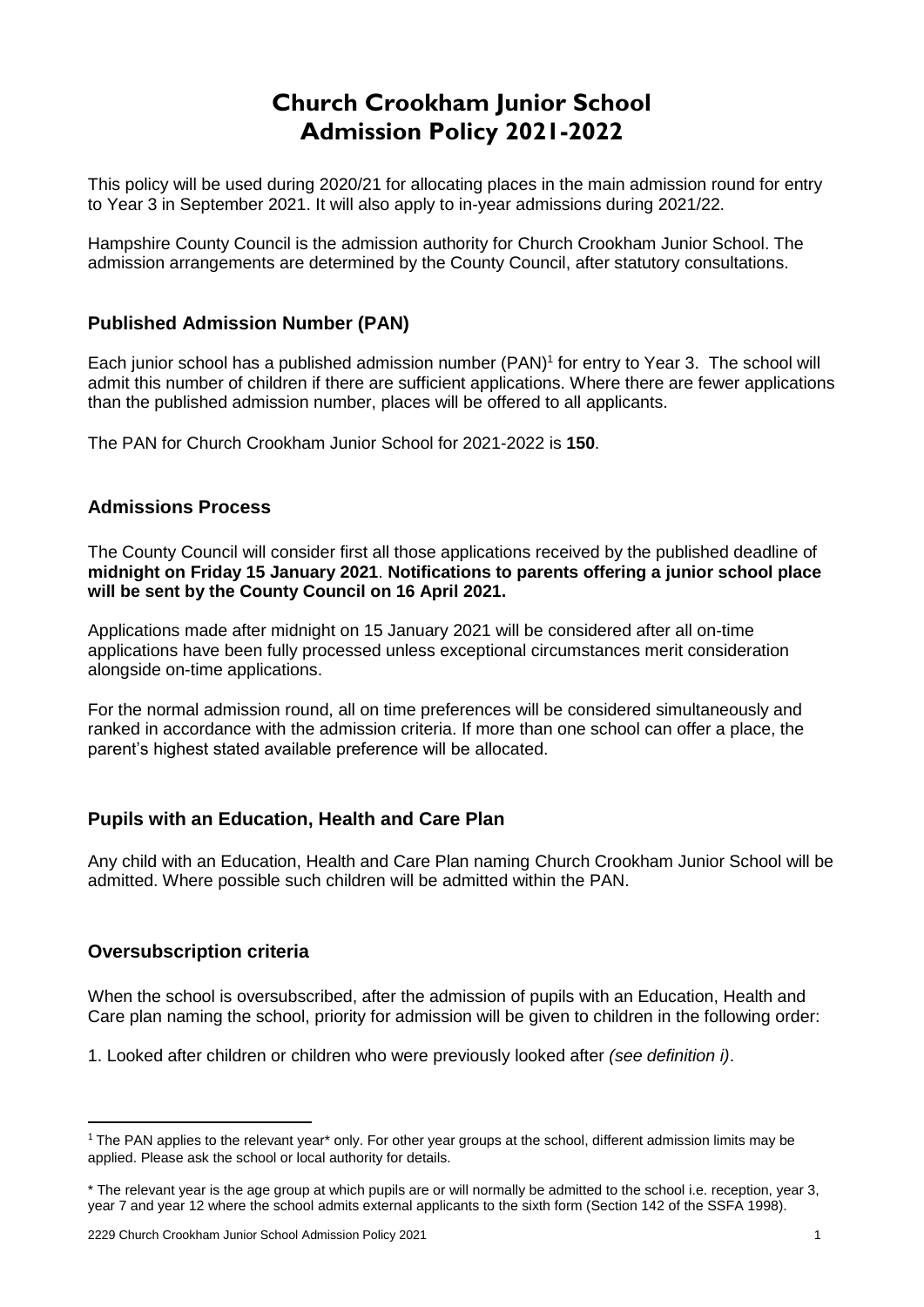2. (For applications in the normal admission round only) Children or families with an exceptional medical and/or social need *(see definition ii)*. Supporting evidence from a professional is required such as a doctor and/or consultant for medical needs or a social worker, health visitor, housing officer, the police or probation officer for social needs. This evidence must confirm the child or family's medical or social need and why that need(s) makes it essential that the child attends Church Crookham Junior School rather than any other. If evidence is not submitted by the application deadline, the medical and/or social need cannot be considered.

3. Children of staff *(see definition iii)* who have, (1) been employed at Church Crookham Junior School for two or more years at the time at which the application for admission to the school is made, or (2) have been recruited to fill a vacant post for which there is a demonstrable skill shortage.

4. Children living **in** the catchment area *(see definition iv)* of Church Crookham Junior School who at the time of application have a sibling *(see definition v)* on the roll of Church Crookham Junior School or the linked infant schools, Crookham CE Aided Infant School or Tweseldown Infant School, who will still be on roll at the time of admission. [See criterion 7 for additional children who may be considered under this criterion.]

5. Children living **out** of the catchment who were allocated a place at Crookham CE Aided Infant School or Tweseldown Infant School in the normal admission round in a previous year because the child was displaced *(see definition vi)* from the catchment school for their address, and they remain living in the catchment area.

6. Other children living **in** the catchment area of Church Crookham Junior School.

7. Children living **out** of the catchment area who at the time of application have a sibling *(see definition v)* on the roll of Church Crookham Junior School or the linked infant schools, Crookham CE Aided Infant School or Tweseldown Infant School, who will still be on roll at the time of admission. [Where a sibling was allocated a place at Church Crookham Junior School, Crookham CE Aided Infant School or Tweseldown Infant School in the normal admission round in a previous year because the child was displaced *(see definition vi)* from the catchment school for their address, the application will be considered under criterion 4, above, subject to the siblings still living in the catchment area for the school from which they were displaced. In future normal admissions rounds a younger sibling will be considered to have been displaced where they were allocated a place at Church Crookham Junior School, Crookham CE Aided Infant School or Tweseldown Infant School under this criterion as a consequence of their elder sibling's displacement and are still living in the catchment area for the school from which they were displaced].

8. Children living **out** of the catchment area who at the time of application are on the roll of the linked infant school, Crookham CE Aided Infant School orTweseldown Infant School.

9. Other children.

# *Definitions*

(i) Looked after children are defined as those who are (a) in the care of a local authority, or (b) being provided with accommodation by a local authority in the exercise of their social services functions (see the definition in section 22(1) of the Children Act 1989). Previously looked after children are those who were looked after but immediately after being looked after became subject to an adoption order, child arrangements order, or special guardianship order. An adoption order is an order under section 46 of the Adoption and Children Act 2002 or section 12 of the Adoption Act 1976. Child arrangements orders are defined in section 8 of the Children Act 1989, as amended by section 12 of the Children and Families Act 2014. Child arrangements orders replace residence orders and any residence order in force prior to 22 April 2014 is deemed to be a child arrangements order. Section 14A of the Children Act 1989 defines a 'special guardianship order' as an order appointing one or more individuals to be a child's special guardian (or special quardians).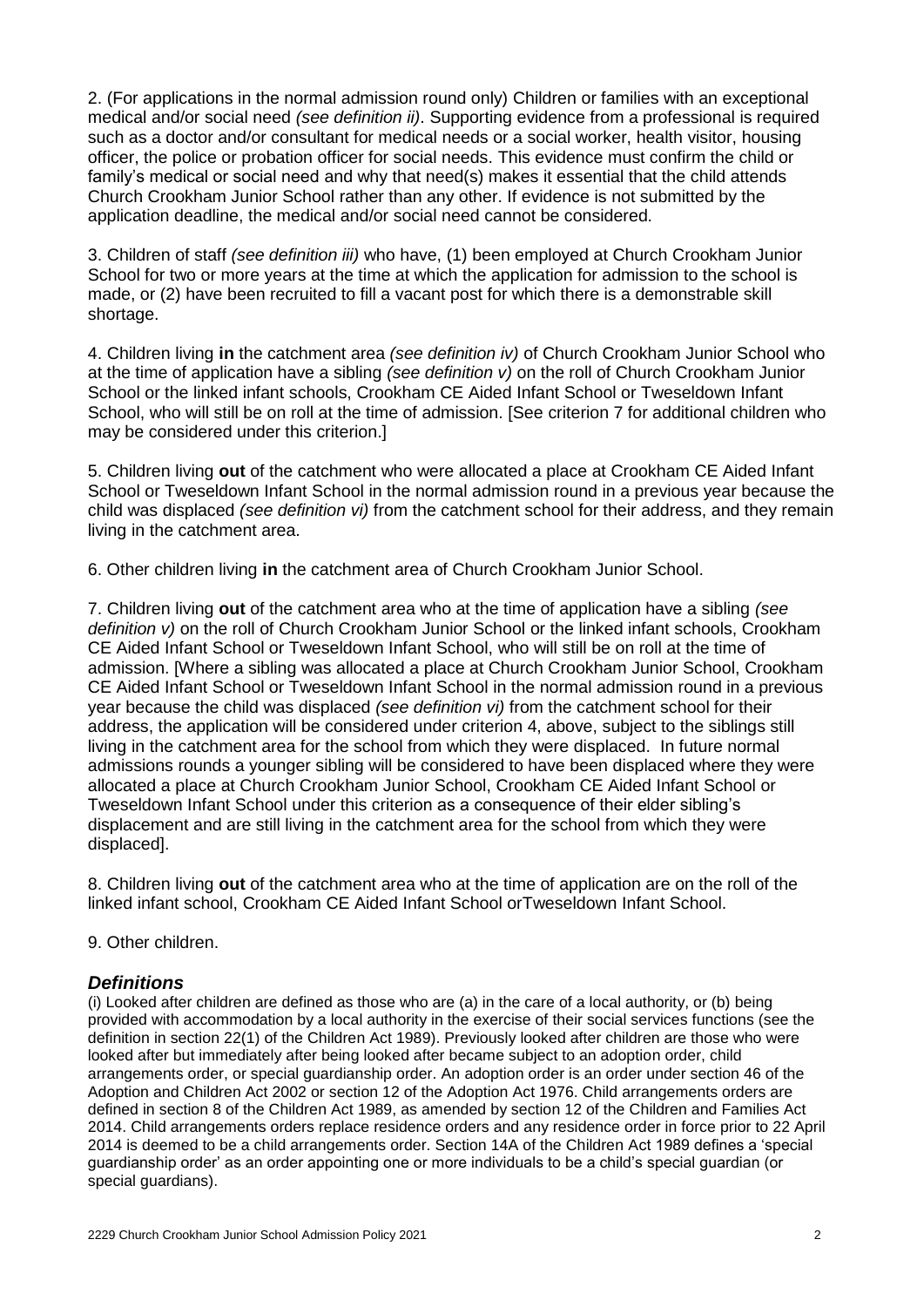(ii) Applicants will only be considered under this criterion if on the application form (online or paper) they have ticked the appropriate box explicitly indicating that they wish for their application to be considered under medical / social need. 'Medical need' does not include mild medical conditions, such as asthma or allergies. 'Social need' does not include a parent's wish that a child attends the school because of a child's aptitude or ability or because their friends attend the school or because of routine childminding arrangements. Priority will be given to those children whose evidence establishes that they have a demonstrable and significant need to attend a particular school. Equally this priority will apply to children whose evidence establishes that a family member's physical or mental health or social needs mean that they have a demonstrable and significant need to attend a particular school. Evidence must confirm the circumstances of the case and must set out why the child should attend a particular school and why no other school could meet the child's needs. Providing evidence does not guarantee that a child will be given priority at a particular school and in each case a decision will be made based on the merits of the case and whether the evidence demonstrates that a placement should be made at one particular school above any other.

(iii) 'Staff' includes all those on the payroll of the school who (specific to clause (1)) have been an employee continuously for two years at the time of application. 'Children of staff' refers to situations where the staff member is the natural parent, the legal guardian or a resident step parent.

(iv) A map of the school's catchment area can be viewed on the school's details page on the Hampshire County Council website [www.hants.gov.uk/educationandlearning/findaschool.](http://www.hants.gov.uk/educationandlearning/findaschool)

(v) 'Sibling' refers to brother or sister, half brother or half sister, adoptive brother or adoptive sister, foster brother or foster sister, step brother or step sister living as one family unit at the same address. It will also be applied to situations where a full, half or adopted brother or sister are living at separate addresses. Criteria 4 and 7 include children who at the time of application have a sibling for whom the offer of a place at Church Crookham Junior School or the linked infant school, Crookham CE Aided Infant School orTweseldown Infant School, has been accepted, even if the sibling is not yet attending.

(vi) Displaced refers to a child who was refused a place at the catchment school in the normal admissions round having named it in the application and was not offered a higher named preference school. To identify the child s catchment school please use this link. Note that some addresses are in catchment for more than one school and in this case, displaced refers to a child who was refused a place at any of their catchment schools.

## **Tie-breaker**

If the school is oversubscribed from within any of the above categories, straight line distance will be used to prioritise applications; applicants living nearer the school have priority. Distances will be measured from the Ordnance Survey home address point to the school address point using Hampshire County Council's Geographic Information Systems (GIS). Distances to multiple dwellings will give priority to the ground floor over the first floor and so on. On individual floors, distances will be measured to the stairs leading to the communal entrance. Where two or more applicants are equidistant, random allocation will be used to allocate the place. An explanation of the random allocation procedure is available on the County website. This method of prioritising admissions will also apply to any 'school specific' criterion unless otherwise stated in the school's brochure.

# **Additional Information**

#### **Permanent Residence**

The child's permanent residence is where they live, normally including weekends and during school holidays as well as during the week, and should be used for the application. The permanent address of children who spend part of their week with one parent and part with the other, at different addresses, will be the address at which they spend most of their time.

#### **Multiple births**